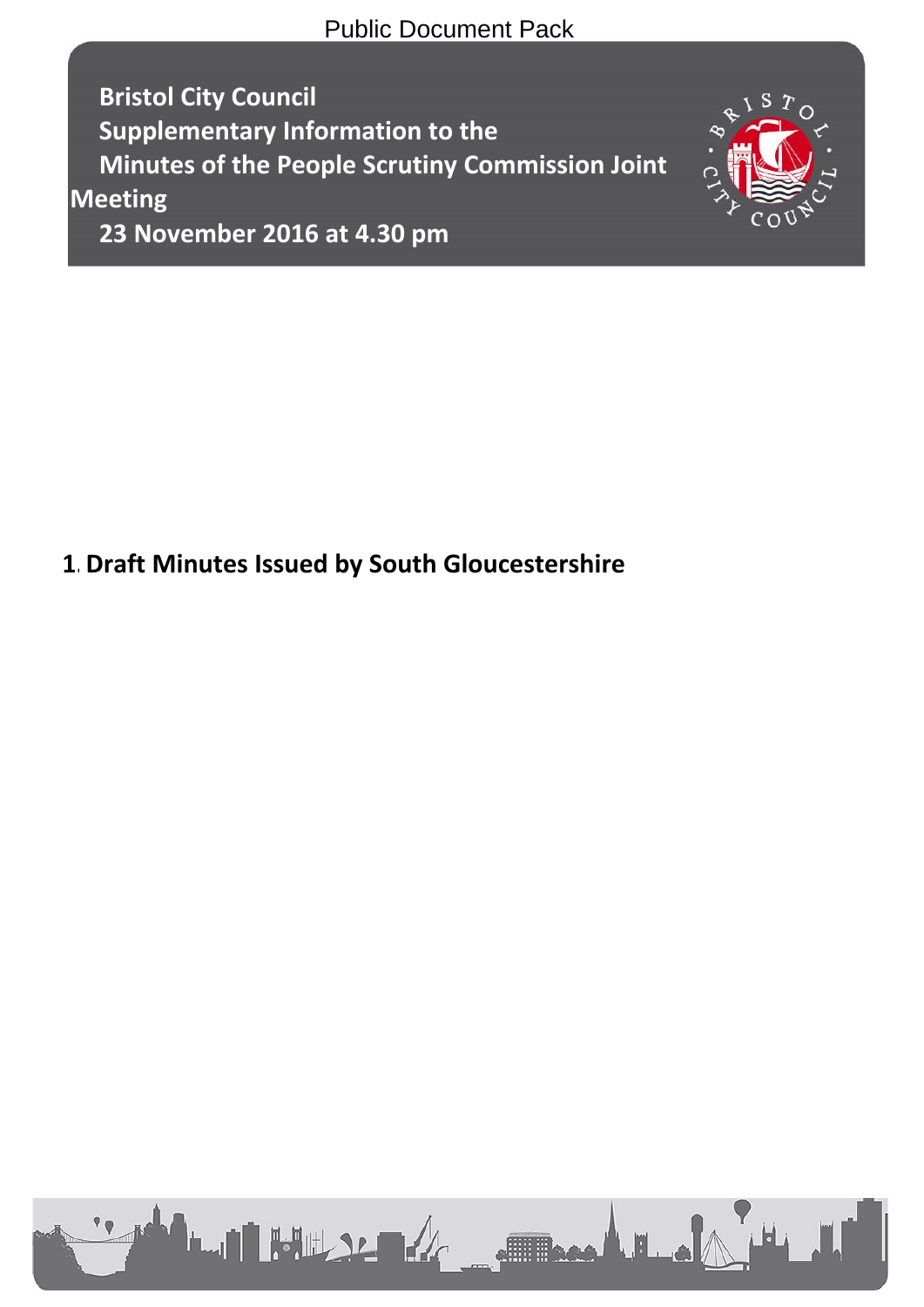

# **Meeting in common of the South Gloucestershire Health Scrutiny Committee and the Bristol People Scrutiny Commission**

Wednesday, 23rd November, 2016 (from 4.30pm)

# **South Gloucestershire:**

#### **Present**

Councillors: Kaye Barrett, April Begley, Janet Biggin, Robert Griffin, Paul Hardwick, Shirley Holloway, Sue Hope, Marian Lewis, Sarah Pomfret, Toby Savage (Chair) Ian Scott and Maggie Tyrrell Agenda Item 1<br>
Concestershire<br>
Downer if Theorem Concestershire Health Scrutiny<br>
Il People Scrutiny Commission<br>
Vember, 2016 (from 4.30pm)<br>
7. Janet Biggin, Robert Griffin, Paul Hardwick,<br>
Lewis, Sarah Pomfret, Toby Savage

#### **Apologies for Absence**

Apologies for absence were received from: Councillors Gloria Stephen (replaced by Maggie Tyrrell) and Erica Williams

#### **Officers in Attendance**

Gill Sinclair (Deputy to the Head of Legal & Democratic Services), Claire Rees (Health & Well Being Partnership Support Officer) and Karen King (Democratic Services)

# **Bristol:**

#### **Present**

Councillors: Lesley Alexander (Vice-Chair for this meeting), Eleanor Combley, Anna Keen and Celia Phipps.

#### **Apologies for Absence**

Apologies for absence were received from: Councillors Mark Brain, Jos Clark, Gill Kirk, Cleo Lake, Brenda Massey, Liz Radford and Ruth Pickersgill.

#### **Officers in Attendance**

Karen Blong (Policy Advisor – Scrutiny) and Hilary Brooks (Interim Service Director Care and Support Children & Families)

# **Others in Attendance:**

University Hospitals Bristol NHS Foundation Trust: Dr Sean O'Kelly (Medical Director) and Ms Bryony Strachan (Clinical Chair, Obstetrics and Gynaecology)

# **51 WELCOME AND INTRODUCTIONS (Agenda Item 1)**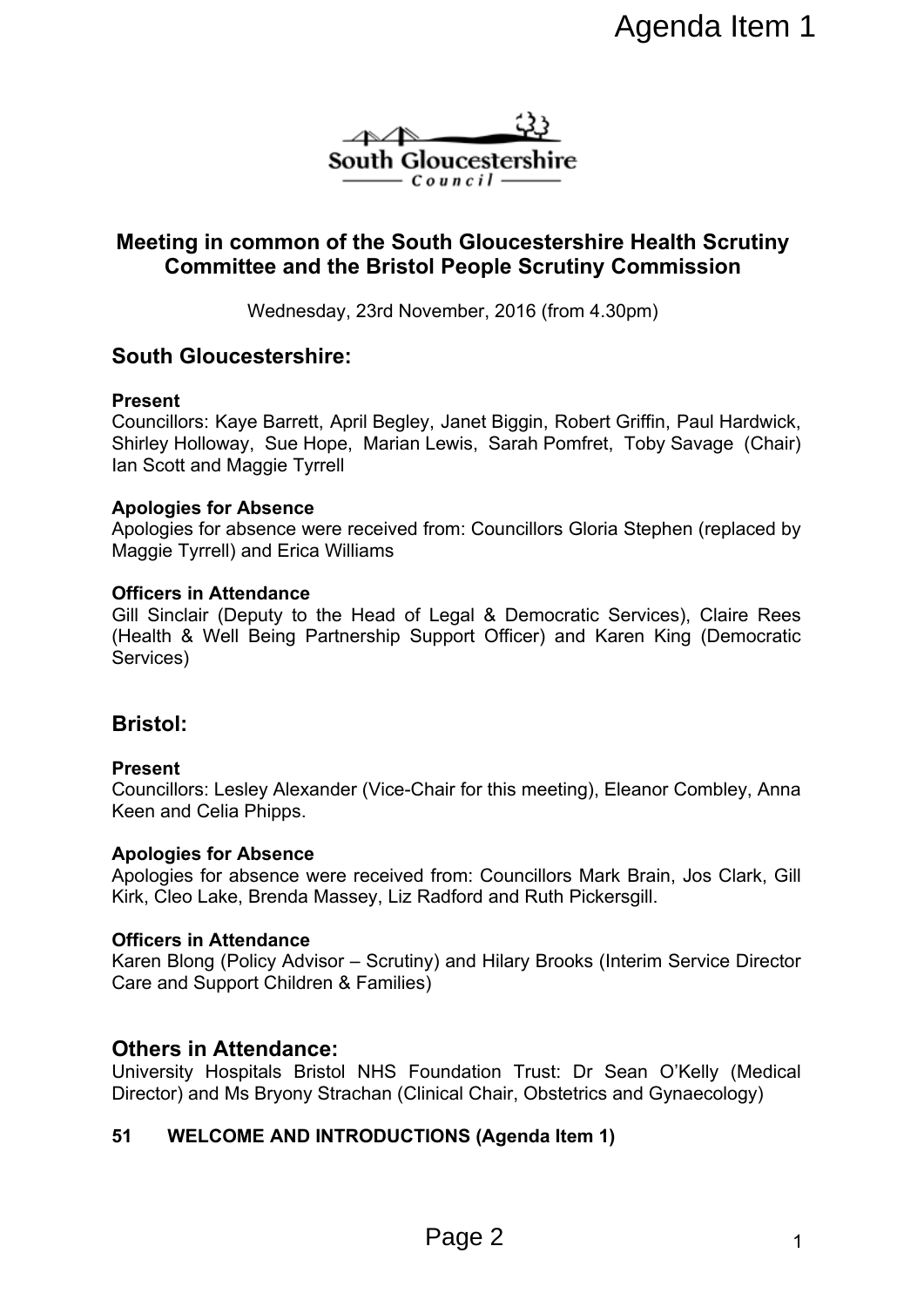In accordance with previously agreed arrangements, Cllr Toby Savage (South Glos) took the Chair and Cllr Lesley Alexander acted as Vice-Chair\*

The Chair welcomed everyone to the meeting and outlined the roles and responsibilities of health scrutiny and the arrangements for holding a meeting in common.

*(\*NOTE: Bristol People Scrutiny Commission was inquorate at the start of the meeting, however at 4.40pm, the Commission became quorate and from that point Cllr Lesley Alexander acted as Vice-Chair of the meeting.)*

## **52 EVACUATION PROCEDURE (Agenda Item 3)**

The Chair drew attention to the evacuation procedure.

#### **53 DECLARATIONS OF INTEREST UNDER THE LOCALISM ACT 2011 (Agenda Item 4)**

There were no declarations of interest.

# **54 SUBMISSIONS FROM THE PUBLIC (Agenda Item 5)**

The meeting received two submissions from the public, as follows:

- Allyn Condon
- Daphne Havercroft (not present)

Details would be added to the Table of Public Submissions for review.

# **55 ITEMS FROM MEMBERS (Agenda Item 6)**

Cllr Ian Scott asked what was the current position concerning a question set out in Min. No.6 of the last meeting in common held on 12<sup>th</sup> August 2016 which stated:

"Q.2 Will they make a commitment for a financial provision of legal support to family within next two months?

m. Confirmed they were happy to do that."

Dr O'Kelly answered that the Trust had taken legal advice on this matter, which related to the release of a report centred on an employee. The advice was that the Trust had a duty of confidentiality to the employee and could not release all of the report to the family, however the Trust had released as much as it could. There was no precedence for the Trust to fund legal advice to a member of the public through the use of public monies.

Dr O'Kelly was asked whether this had been discussed at Board level and whether the Board had said no to legal support for the family. Dr O'Kelly said that this was the case.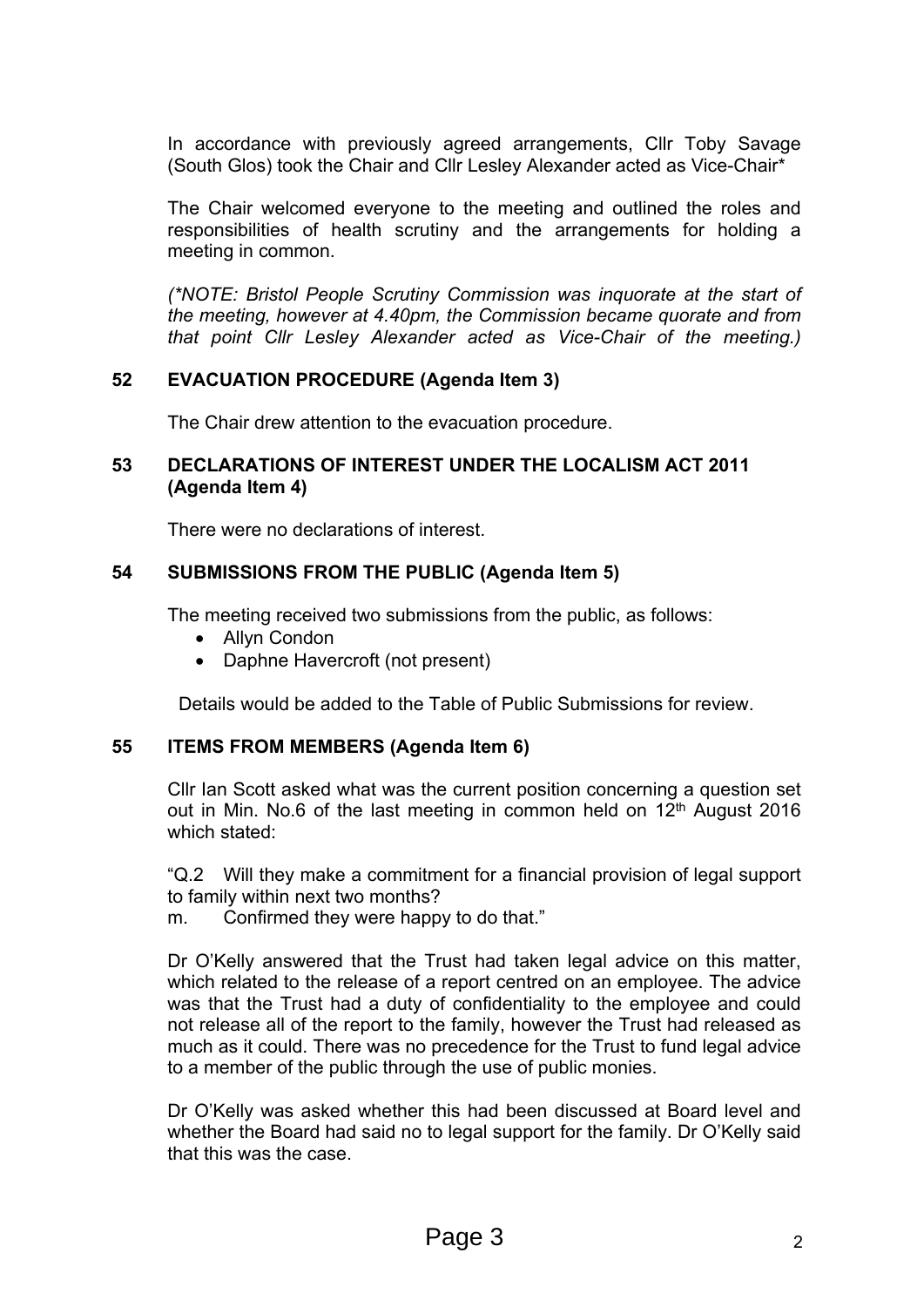#### **56 MINUTES OF THE MEETING HELD ON 12TH AUGUST 2016 (Agenda Item 7)**

The minutes of the last meeting in common were received for information, for Members to refer to.

## **57 INDEPENDENT REPORTS RELATING TO THE BRISTOL ROYAL HOSPITAL FOR CHILDREN 2016 - THREE MONTH REVIEW (Agenda Item 8)**

The Chair reminded Members of the purpose of the meeting which was to hold a 3 month review since the  $12<sup>th</sup>$  August 2016 meeting in common. The meeting would receive an update on the UHB Trust's progress on implementing the recommendations set out within the Verita Report, commissioned following the death of a baby at the Bristol Royal Hospital for Children in April 2015.

Dr Sean O'Kelly, Medical Director and Ms Bryony Strachan, Clinical Chair, Obstetrics and Gynaecology (UHB) attended the meeting to report back and to answer questions from members.

A report from the Trust stated that seven of the nine recommendations in the Verita report had now been completed. One action had been completed to the extent possible (R3) and one further action (R9) remained in progress while meetings with the family continued. A number of the Trust Standard Operating Procedures, produced through the work to complete the Verita report's recommendations, had been circulated with the report presented to the meeting.

Dr O'Kelly reported on further action taken by the Trust, namely that following meetings with the family, a list of 80 questions had been formulated, to which the Trust would now begin to provide responses. The target date for completion of this process was the end of January 2017.

Members then questioned the Trust and received replies as follows:

Q.1 What happens when telephoning through results from the Pathology Laboratory to the ward?

A.1 If a result is phoned through to the ward it will be electronically recorded that this has happened, providing an audit trail. Individual wards also had their own procedures. It was important to go through the records on the ISystem to avoid any 'hidden' reports as had been referred to.

Q.2 When was the senior clinician referred to in R9 appointed, was there a gap before the clinician started work with the family, what was the Trust's view on the family's view that R3 is not completed; was it reasonable to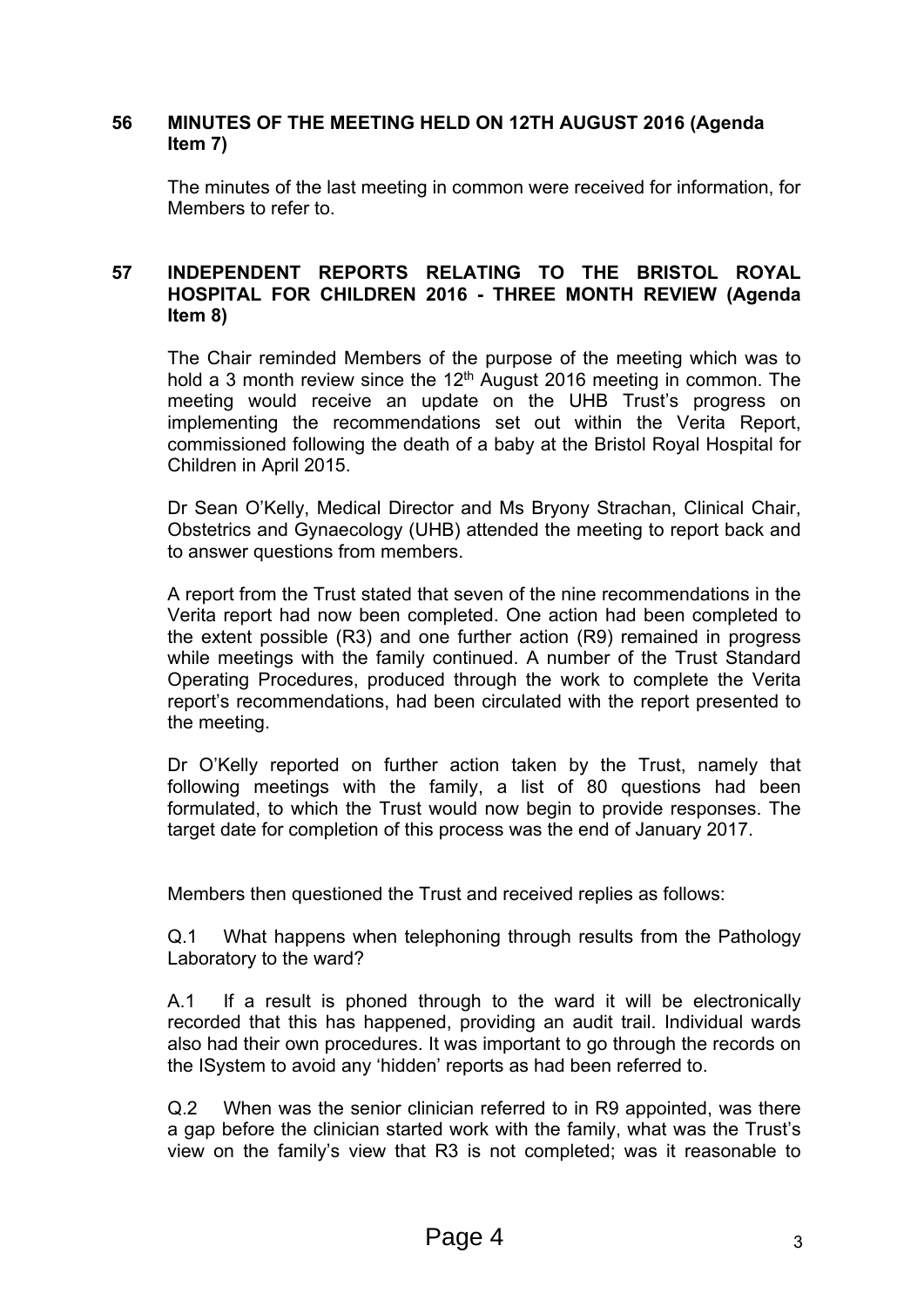stretch the response time to the 80 questions to the end of January and what resources were the Trust putting in to resolve matters quickly?

A.2 A clinician was appointed shortly after the last meeting and there was a short time before the clinician began work with the family; R9 allows for residual questions on actions to be addressed and provides a 'safety net' for any outstanding issues to be addressed; there was a lot of work involved in answering the 80 questions and a second clinician had been appointed to undertake the necessary work; given the work involved it was not unreasonable to set a response time of January.

Q.3 Imparting news to the family does not seem to have been given enough weight; was it not disappointing that there had been no contact with the family since 7<sup>th</sup> October?

A.3 There have been meetings over several months resulting in the formulation of the 80 questions; the outcomes are being considered by the additionally appointed clinician and the Trust had been in contact with the family more recently than October, for example Dr O'Kelly had exchanged emails with them.

Q.4 If the Trust had only just formulated the questions why did they not indicate that this meeting was premature, in that they were not providing much updated information or answers to members?

A.4 The Trust had provided a 3 month update report as requested at the last meeting in common, had held 4 constructive meetings with the family and agreed the 80 questions with them, which the Trust saw as their progress.

Q.5 R1 is marked as complete in the progress report, however the family dispute that; how do the Trust respond to this?

A.5 The Trust is grateful for the family for spending time to crossreference where existing questions are outstanding and in understanding the rationale for clinical decisions; a further clinician was appointed to help the family and the Trust reach a common understanding and the Trust was committed to continuing this journey; Dr O'Kelly represented the Trust in this process and Robert Woolley, Chief Executive, was also fully involved and reported to the Trust's Board.

Q.6 Noting the discrepancy over the date of the last communication with the family, the Trust was asked to explain how the 80 questions were arrived at and indicate when it would next be meeting the family?

A.6 The Trust stated that it had discussed the way forward with the family face to face, there have also been interim communications such as emails; they have worked around six themes so they can understand this difficult, complex story; they have gone slowly according to advice in order to address the needs of the family; a senior experienced person is in place to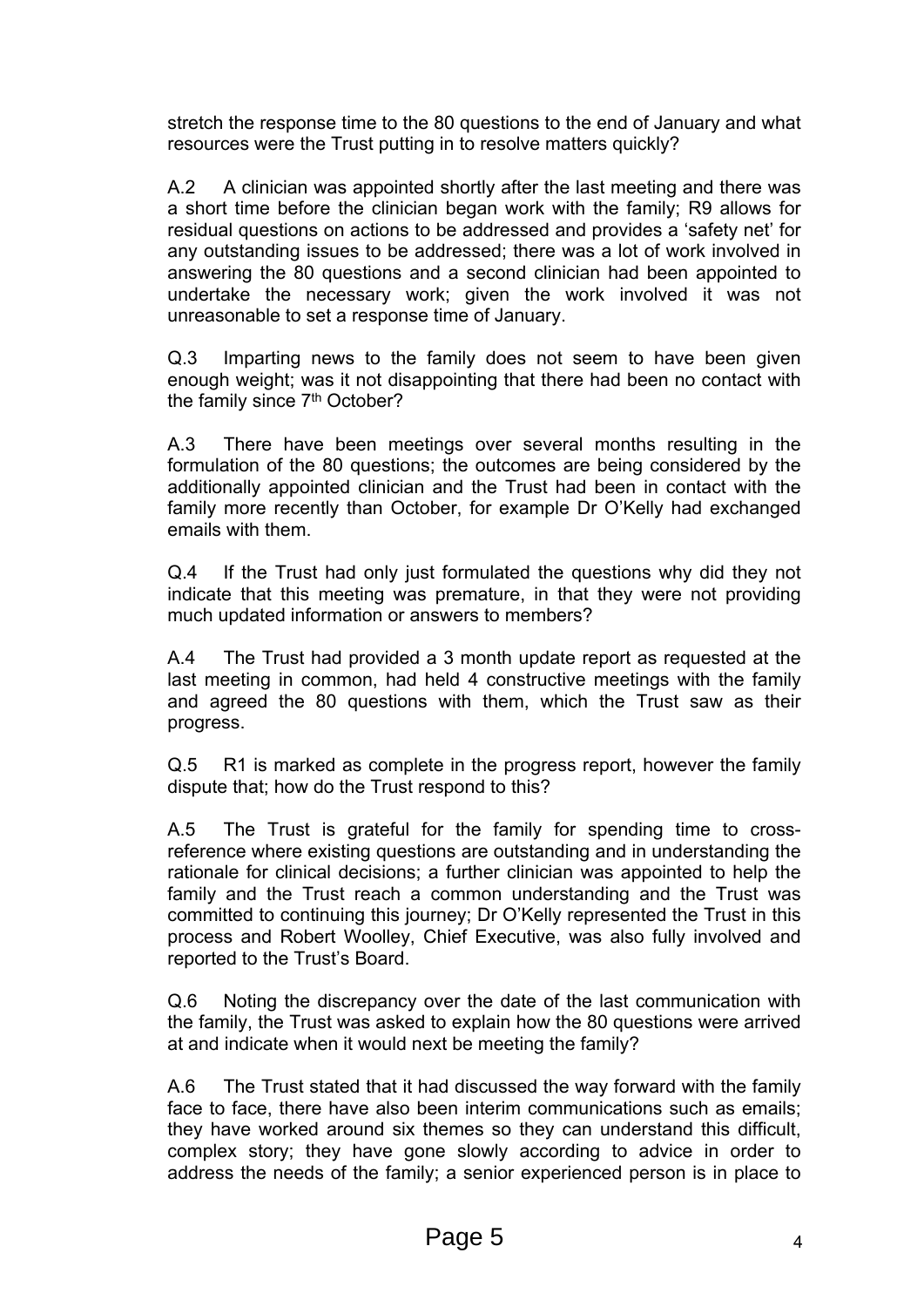work with the family and the Trust to reach a shared and common understanding of events.

Q.7 Will the disagreement on whether R1 is complete be picked up in the 80 questions?

A.7 Yes and if not, the Trust will ensure that the family's concerns are picked up. **(ACTION: UHB)**

Q.8 Would the Trust explain the roles in the reviewed Child Death Review (CDR) process?

A.8 There are two new posts in the bereavement team, with three core people all having a nursing and/or hospice background; it is recognised that every family has its own needs if there is a sudden death or death as a result of a long term condition; the team works with medical and palliative care teams; the Trust holds workshops and reviews around this work; when a child dies there are a number of investigative processes, including the Parliamentary and Health Service Ombudsman (PHSO), child safeguarding board, NHS England and the Coroner.

Q.9 Is it correct that some inquests take place in Southampton?

A.9 There is involvement from the Avon Coroner, however when it is a Coroner post mortem (as opposed to a hospital post mortem), this may have to be performed outside the Avon area in which case Southampton and Great Ormond Street Hospitals are options.

Q.10 Would accommodation at the hospital have been made available to the family if it had been known how ill their child was, and was it assumed that it was not a serious case of need?

A.10 There is a big challenge in providing accommodation to parents at the hospital; charitable efforts have improved provision; the Trust would need to check what the circumstances were in this case regarding family accommodation. **(ACTION: UHB)**

Q.11 What does the Trust mean when it says that the work on R2 is complete?

A.11 There was a task and finish group to refresh the pathways across the whole hospital and new family support (i.e. a wider provision than solely for bereavement) is underway.

Q.12 Recognising that there is a balance between a duty to staff and to the family in releasing certain information requested as part of R3, do the Trust feel that they have got the balance right or could they have considered trying to anonymise parts of the report; is naming staff the legal issue; is it not the case that there is no closure for the family as things stand and will this be picked up in the 80 questions?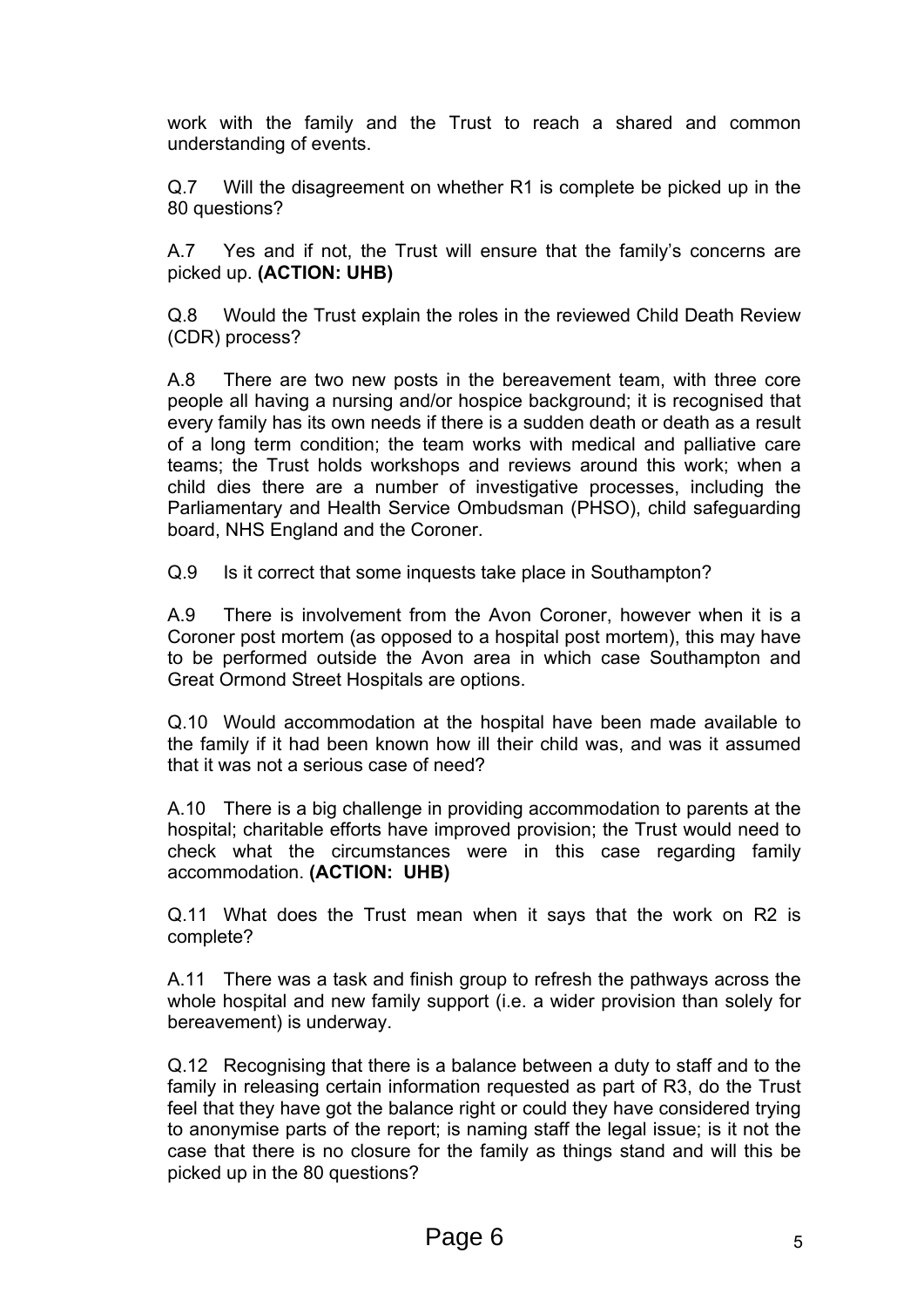A.12 Data subjects are entitled to confidentiality under the Data Protection Act (DPA); the Trust has tried to include as much as possible about the findings without contravening the DPA; the Trust is exploring ways of addressing the family's concerns and if this aspect is not in the 80 questions the Trust will pick this up. **(ACTION: UHB)**

Q.13 What was the outcome of the audit that was due in August and when was it completed?

A.13 There was an internal South West audit as Verita had identified issues with documents concerning their order and lack of dates; the audit report was presented to the Trust last week; the Trust would need to check the date the Audit was undertaken and would respond after the meeting on dates and what the outcomes were. **(ACTION: UHB)**

Q.14 How often does the Trust review its policies?

A.14 New policies are reviewed after 1 year and established policies after 3 years.

Q.15 In accordance with R6, how many senior leaders had been trained and were there any 'mop up' training sessions planned for those not able to attend?

A.15 The training rate is around 90% and monthly monitoring of training takes place; specific figures were not to hand and would be reported back after the meeting. **(ACTION: UHB)**

The Chair noted that many of the issues of concern were being picked up in the 80 questions and expected to see feedback on that at the next meeting on 27 February 2017.

Cllr Eleanor Combley said that she felt there had been significant progress if someone had been working with the family and welcomed that a degree of trust had been rebuilt, sufficient to formulate the 80 questions.

Cllr Ian Scott said that the meeting had an important duty and responsibility to hold NHS bodies to account, particularly in the context of the Mid Staffordshire case. He considered it a disgrace when reading the agenda reports, particularly that there were finances available to protect staff and the Trust's reputation but not for the family. He did not have confidence in the Trust and felt there were issues that needed to be highlighted nationally. As such he planned to move a motion adding to the recommendation that the matter be brought to the attention of the Secretary of State for Health

Cllr Anna Keen said that although she respected the reasons for requesting a referral to the Secretary of State, she felt that a decision should be delayed until the impact of this action could be considered and suggested that this be an item for a future agenda.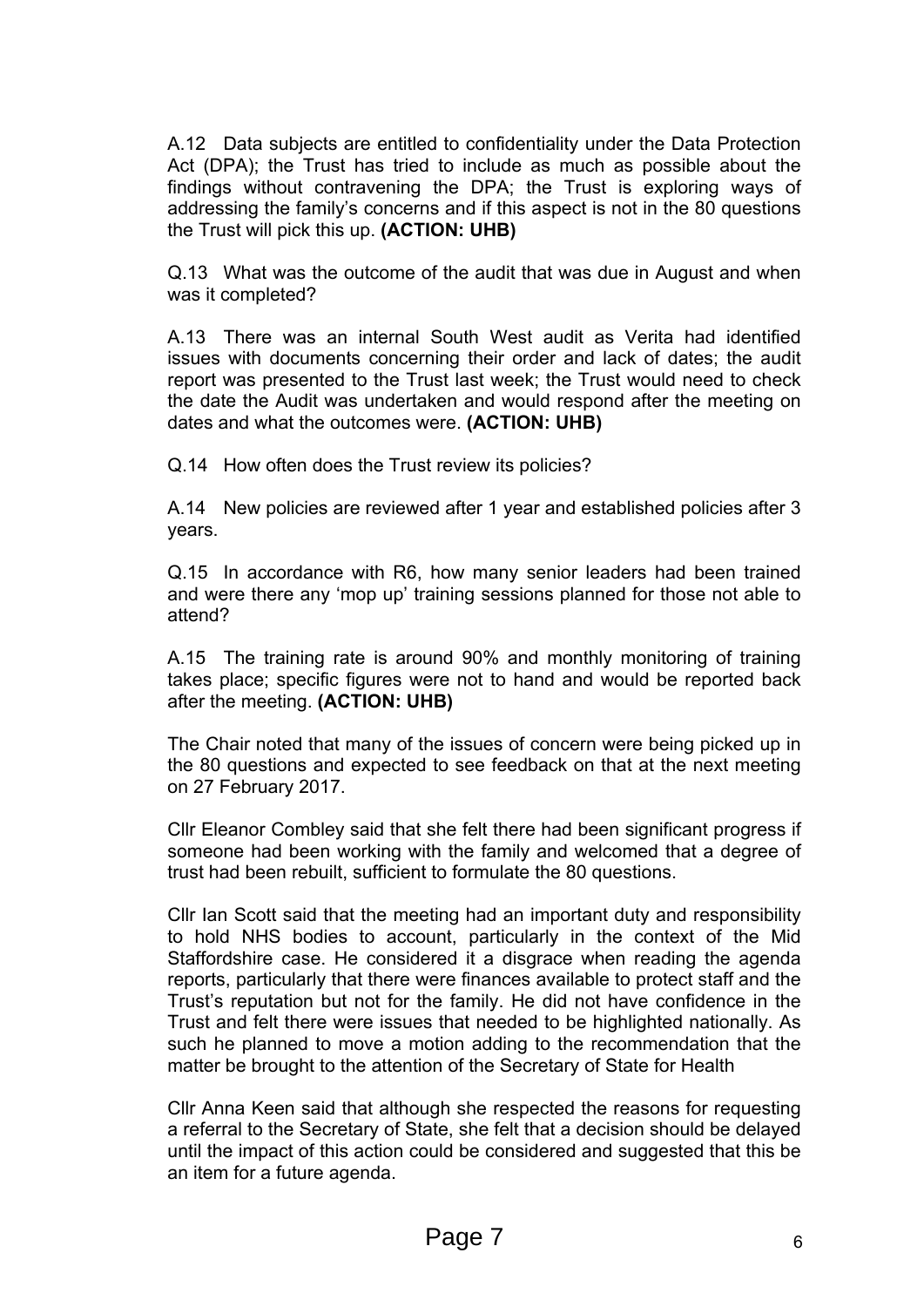The Chair clarified that the decision making process would involve South Glos and Bristol members taking separate decisions, reflecting that the committees were meeting in common rather than as a joint body.

## **South Gloucestershire resolution**:

Upon a proposal by Councillor Ian Scott, seconded by Councillor Sue Hope, it was UNANIMOUSLY\*

# **RESOLVED**:

(1) To note the progress achieved with the implementations of the recommendations contained within the Verita report, with a further meeting planned for Monday 27<sup>th</sup> February 2017, to include an update on progress with the Verita recommendations, an update on the 80 questions formulated with the Condon family and the planned  $6<sup>th</sup>$  month review of the Independent review of Children's Cardiac Services in Bristol; and

(2) To write to the Secretary of State for Health to advise of the recent scrutiny of the Verita report and the UHB Trust's response/action plan, in order to bring this matter to the government's attention and ensure that there is local and national awareness of the matters raised and lessons are learned.

*(\*NOTE: Cllrs Sarah Pomfret and Maggie Tyrrell took no part in the decision as they had not been present during the whole item)*

The Vice-Chair clarified the decision taken by South Glos members and sought the views of Bristol members.

Cllr Celia Phipps asked the Trust whether the Care Quality Commission (CQC) was informed of all child deaths. The Trust advised that not all deaths were notifiable to the CQC, although statistical information on mortality rates was provided to the CQC. There was however, a requirement to review all child deaths internally. A CQC inspection of the children's hospital was currently underway.

Ms Strachan reported that the response to the Verita report was an interim document and much work was underway. She apologised that she had not been able to attend the August meeting and noted that an offer had been extended to members to visit the hospital to see first-hand some of the changes that had been put in place. Ms Strachan extended the offer of a visit before the February meeting. **(ACTION: SGC/BCC/UHB)**